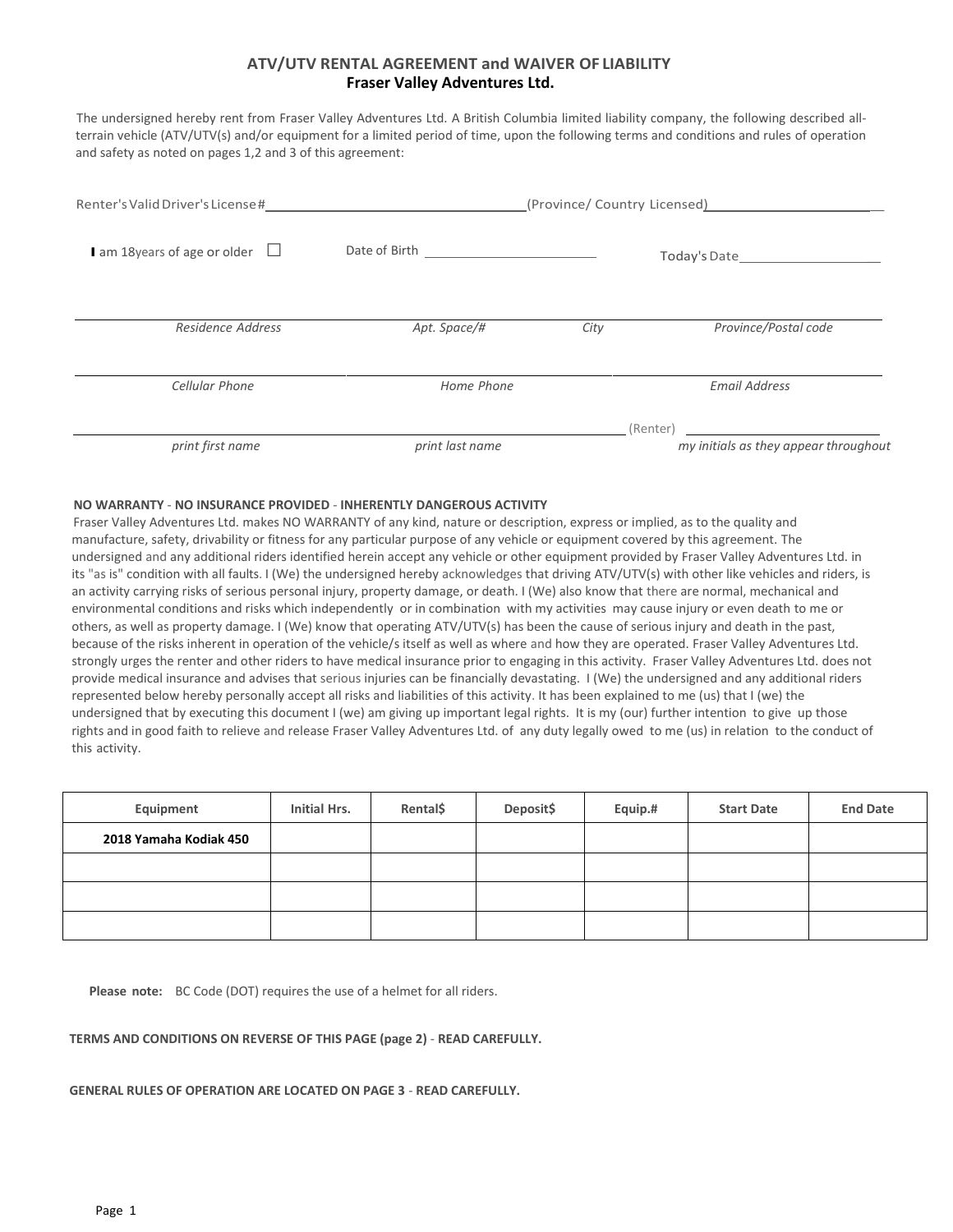# **TERMS AND CONDITIONS - READ THIS CAREFULLY.**

# **All must be initialed by the Renter noted on page 1.**

- 1. **Rules of operation.** I agree to follow and be bound by the General ATV/UTV Operation Rules on page three and made a part of this agreement. Limitation of use and responsibility for loss or damage. I(We) agree that only the persons signing or otherwise identified in this agreement will operate the rented ATV/UTV(s), or other vehicles or equipment and that passengers will not be carried on any ATV/UTV not designated forsuch use.
- 2. **No drivers under the age of 18 years will be permitted to drive or operate any ATV/UTV(s) under any circumstances.** Should any undersigned person, any minor under my control or any person with permission of any undersigned operate any above referenced vehicle or equipment in such a manner or fail to exercise adequate care of the same so as to result in theft, loss of or damage to such vehicle or equipment, I agree to be personally liable and financially responsible for all loss of and damage caused to any ATV/UTV(s), other vehicle or equipment covered by this agreement, regardless of whether or not I have forfeited a damage deposit. I AGREE TO PAY FOR ALL SUCH LOSS AND/OR DAMAGE. I also agree to pay for the loss or use of any ATV/UTV or other vehicle covered by this agreement damaged by myself or other riders, at the full day rental rate for each day from the date of damage until the vehicle is repaired and replaced in rental service, not to exceed 14 days. I hereby authorize Fraser Valley Adventures Ltd.to charge my credit card account provided as part of this transaction for any and all additional rental, damage and loss of use charges that I may incur under the terms of this agreement. **Copy of valid driver's license for each Operator is required.** ·

**All rentals require a credit card authorization of \$1000.00 per ATV/UTV on a valid credit card or Cash.**

- 3. **Assumption of risk.** I expressly and voluntarily assume all risk and liability for the loss of or damage to any ATV/UTV or other equipment obtained from Fraser Valley Adventures Ltd. for death or injury to any person or property and for all other risks and liabilities arising from the use, condition and possession of the above identified ATV/UTV(s) and or equipment received or obtained from Fraser Valley Adventures Ltd.
- 4. **Waiver and release of claims.** I, the undersigned on behalf of myself, my spouse (if any), my child, any minor for whom I am guardian, my heirs and successors in interest, now and forever waive, release and discharge Fraser Valley Adventures Ltd. its members, managers, directors, officers, employees, agents, successors and assigns from any and all claims, demands, losses, expenses, damages, liabilities, actions, causes of action of any nature, including but not limited to personal injury, wrongful death and property damage, that in any manner arise from or relate to the rental, use and/or operation, condition or possession of the above referenced ATV/UTV and any other ATV/UTV or other equipment received and/or obtained from Fraser Valley Adventures Ltd. This waiver and release extends to and includes any and all claims, liabilities, injuries, damages, and causes of action that the parties do not presently. anticipate, know or suspect to exist, but that may develop, accrue, or be discovered in the future.
- 5. **Covenant not to sue.** I agree and covenant on behalf of myself, my children and any minor for whom I am guardian, I will never directly or indirectly institute any legal, equitable, administrative, or other action, complaint, or proceeding against Fraser Valley Adventures Ltd. or any member, manager, director, officer, employee, agent,successor, orassign thereof, orin any manner assert any further claim or demand against Fraser Valley Adventures Ltd. and its members, manager, directors, officers, employees, agents, successors and assigns thereof, arising from or pertaining to the condition, possession, use and/ or operation of the above referenced ATV/UTV(s) or any other ATV/UTV related equipment received and/or obtained from Fraser Valley Adventures Ltd. This covenant applies and extends to any and all claims, liabilities, injuries, expenses, losses, damages, and causes of action that I do not presently anticipate, know or suspect to exist, but that may develop, accrue, or be discovered in the future.
- 6. **Indemnification.** The undersigned shall indemnify, defend (by counsel reasonably acceptable to Fraser Valley Adventures Ltd., protect and hold Fraser Valley Adventures Ltd. its members, managers, directors, officers, employees, agents, successors and assigns, free and harmlessfrom and against any and all claims, liabilities, penalties, losses,or expenses(including attorney's fees) for death of or injury to any person or damage to any property whatsoever arising fromor caused in whole orin part, directly or indirectly, from the rental, use and/or operation, condition or possession of the above referenced ATV/UTV(s) or any other ATV/UTV related other equipment received or obtained from Fraser Valley Adventures Ltd. The undersigned likewise shall indemnify Fraser Valley Adventures Ltd. its members, managers, directors, officers, employees, agents, successors and assigns against any losses, costs or expenses, including attorney'sfees,resulting from a breach of this agreement.
- 7. **Partial invalidity/Choice of law.** Should any provision of this agreement be held by a court of competent jurisdiction to be either invalid or unenforceable, the remaining provisions of the agreement shall remain in effect. This agreement, covenant, waiver and release shall be governed and construed under the laws of the Province of British Columbia.
- $8.$   $-$ 9. **Expenses of enforcement.** In the event of any legal action with respect to this agreement the prevailing party in any such action shall be entitled to reasonable attorney's fees and all costs and expenses incurred in pursuit thereof, whether before and during suit, at trial, or on appeal.
- **Entire agreement, no oral modifications.** This instrument with attachments, constitutes the entire agreement between the parties. No provision hereof shall be modified or rescinded unless in writing signed by an authorized legal representative of Fraser Valley Adventures Ltd. The undersigned, certify that I (we) have read the Rental Agreement and Waiver of Liability and understand the contents of this document. I (we) execute it voluntarily in good faith and will full knowledge of its significance.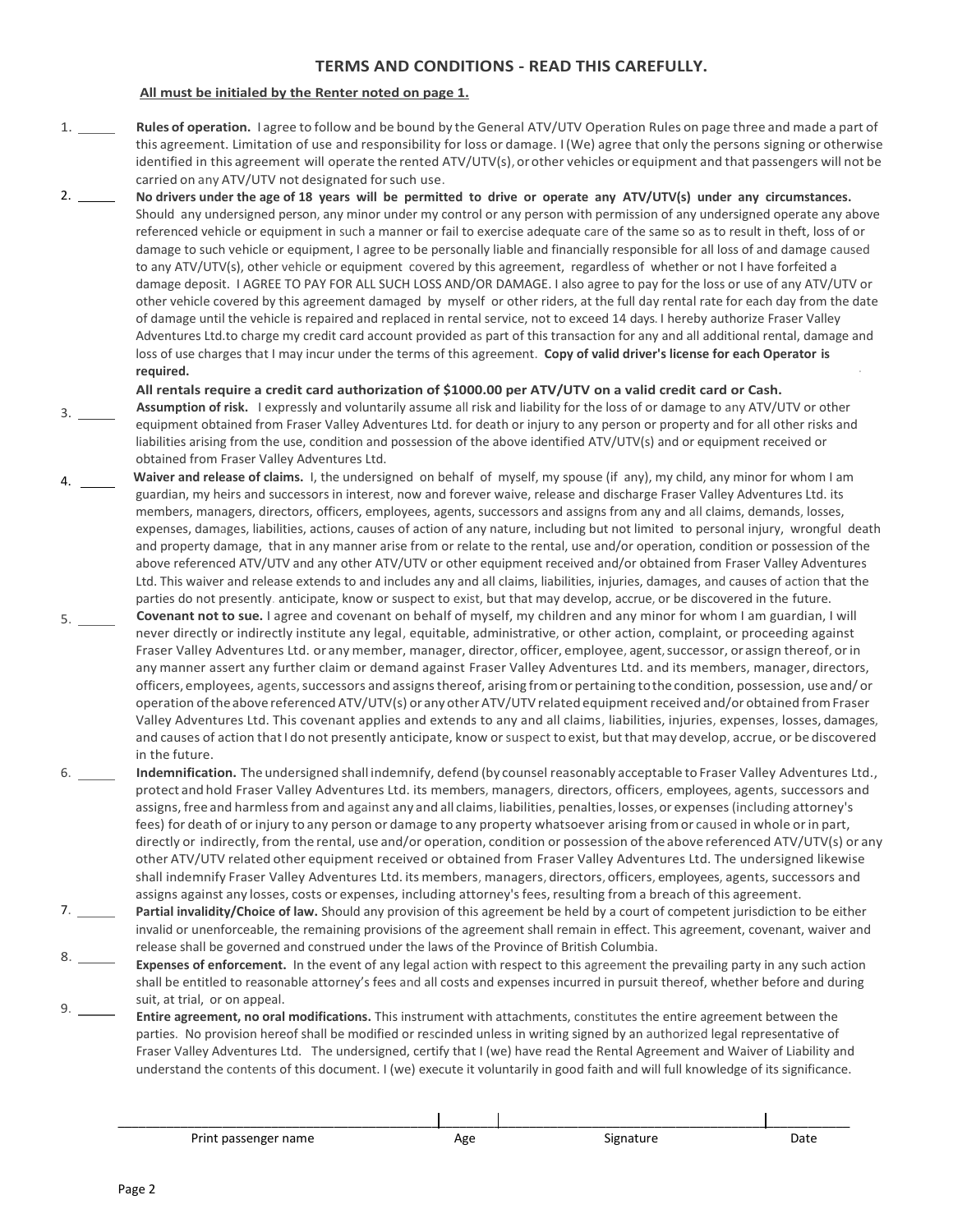# **ATV/UTV RENTAL AGREEMENT** *continued* **GENERAL RULES OF OPERATION and SAFETY**

- 1. Only adult riders who have signed the Rental Agreement and Waiver of Liability ("Agreement"), shall operate any ATV/UTV, or other rental vehicle or equipment.
- 2. A helmet must be worn at all times while operating an ATV/UTV. Goggles and a helmet are included in your rental fee. However, wearing additional gear such as long pants, long sleeve shirt or jacket, over the ankle boots, chest protectors, gloves, knee and elbow pads will greatly reduce risk of injury.
- 3. Do not operate any ATV/UTV(s), or other vehicle or equipment, in any manner other than with both hands on the steering apparatus and sitting in the seat with arms and legs within the confines of the vehicle.
- 4. Obey all posted signs. Know and abide by British Columbia's Off-road Vehicle Act. Do not ride out of designated areas; respect our Wilderness.
- 5. Do not carry persons other than as originally mounted on or assigned to ride in the vehicle.
- 6. Ride at your current skill level. Do not push your limit. Be careful.
- 7. Do not participate in any race or contest involving other ATV/UTV(s) or any other vehicle.
- 8. Do not tow other ATV/UTV(s) or any other vehicle nor allow them to tow you and your rental ATV/UTV(s).
- 9. No alcohol or drug possession or consumption before or during use while in possession of rented ATV/UTV(s) or other vehicle/equipment.
- 10.Be aware of other riders and vehicles.
- 11.Do not park and leave vehicle or equipment unattended.
- 12.In case of breakdown, call our office 604 864 1165.
- 13.Vehicles are to be returned on time or additional fees will be charged.
- 14.There are no refunds for early returns.
- 15.There are no refunds for inclement weather.

## **Respect the Outdoors**

Awareness of environmental concerns has been growing for decades. It has affected how we relate to the outdoors. It affects those of us who use off- road vehicles, and it affects those of us who manufacture and sell off-road vehicles. We all have a stake in safe, responsible riding and land use.

To keep riding areas open requires good relationships between public land managers, private land owners and others who share the land such as riders, campers and hikers. In most cases common courtesy and consideration of their interests is all that is necessary to ensure that everyone can enjoy the area. Here are a few tips to consider when you ride:

- Learn about the area you will ride in. Contact the public land manager or private property owner to ensure that you understand area restrictions and have permission to ride there. Get maps of the area, and stay on trails if they are provided.
- Keep your ATV/UTV(s) quiet. ATV/UTV(s) are designed to be relatively quiet while still delivering maximum performance, smooth engine torque and spark suppression. Excessive noise stresses wildlife, and annoys property owners and other recreation users. It also contributes to your own riding fatigue. Less noise means you can ride farther more comfortably.
- Obey trail markers and closure signs. There are many reasons why an area may be closed to ATV/UTV(s) including the existence of fire hazard, refuge to wildlife or plant life and safety hazards for ATV/UTV riders. The reasons may not be obvious. If it is posted as closed, stay out.
- Always leave gates and fences the way you found them. This is especially important on private lands where livestock may be kept.
- Leave the area as clean as you found it. If you see litter, pick it up and carry it out on your ATV/UTV. Carry a rolled up plastic trash bag and a couple of bungee cords on your ATV. Why not leave the area cleaner than you found it?
- Be courteous to others you may meet on the trail. Always give right-of-way to hikers and horseback riders. Pull off the trail and stop your engine for horses. The rider will likely talk soothingly to the horse. It doesn't hurt for you to do the same to assure the horse you are no threat. Horses respond very positively to a calm, human voice.
- Approach livestock or wildlife on the trail slowly. In some parts of the country, range cattle pass the afternoon under shade trees along a trail. If you startle them, they may run directly into your path. Give them time to react and give them as wide a berth as possible.
- Whenever you talk to a officer or landowner, take your helmet off. The helmet can make you appear to *be* intimidating and unfriendly. Be friendly and honest in all your discussions with the Ranger or landowner & you are there as their guest.